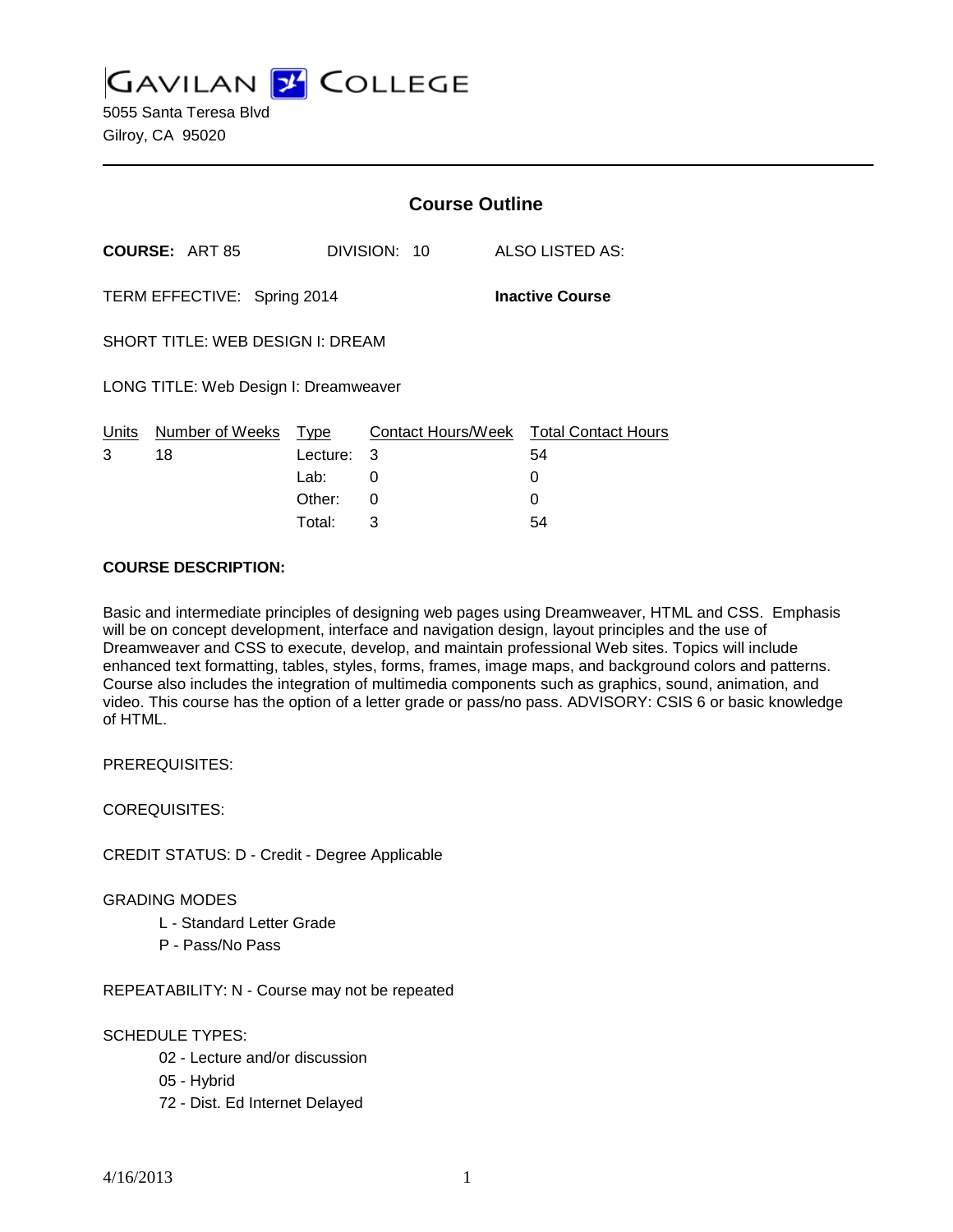### **STUDENT LEARNING OUTCOMES:**

1. The students will be able to design and construct high-level web pages using Dreamweaver, HTML and CSS with good design principles, working individually and in groups. Measure: Homework, projects, lab exercises. PLO: 1,2 ILO: 1,2,5,7 GE-LO: A1, A4, B8 Year assessed or anticipated year of assessment: 2012 2. The student will be able to use various techniques using Dreamweaver and CSS in designing a website, including the use of tables, frames, lists, graphics.

Measure: Homework, projects, lab exercises. PLO: 1 ILO: 2,7 GE-LO: C1, C2 Year assessed or anticipated year of assessment: 2012

3. The student will know how to make a web page accessible and user-friendly. Measure: Homework, projects, lab exercises.

PLO: 1, 2 ILO: 1,2,4,7

GE-LO: A3, C3

Year assessed or anticipated year of assessment: 2012

4. The student will be able to design a functional website that contains at least six pages that demonstrate the use of tables, frames, lists, graphics, rollovers, links.

Measure: Homework, lab exercises, projects..

PLO: 1  $II$  O: 7

GE-LO:

Year assessed or anticipated year of assessment: 2012

5. The student will be able to upload (publish) the website that has been designed in order for it to be viewed by others.

Measure: projects PLO: 1 ILO: 1,7 GE-LO: Year assessed or anticipated year of assessment: 2012

# **CONTENT, STUDENT PERFORMANCE OBJECTIVES, OUT-OF-CLASS ASSIGNMENTS**

Inactive Course: 03/25/2013 COURSE OBJECTIVES: WEEKS 1-2 Students learn various steps of a design process such as: conducting research, writing an artist statement, creating a site map and a research file. Students learn how to use Dreamweaver to construct simple web pages, set up a site and organize files.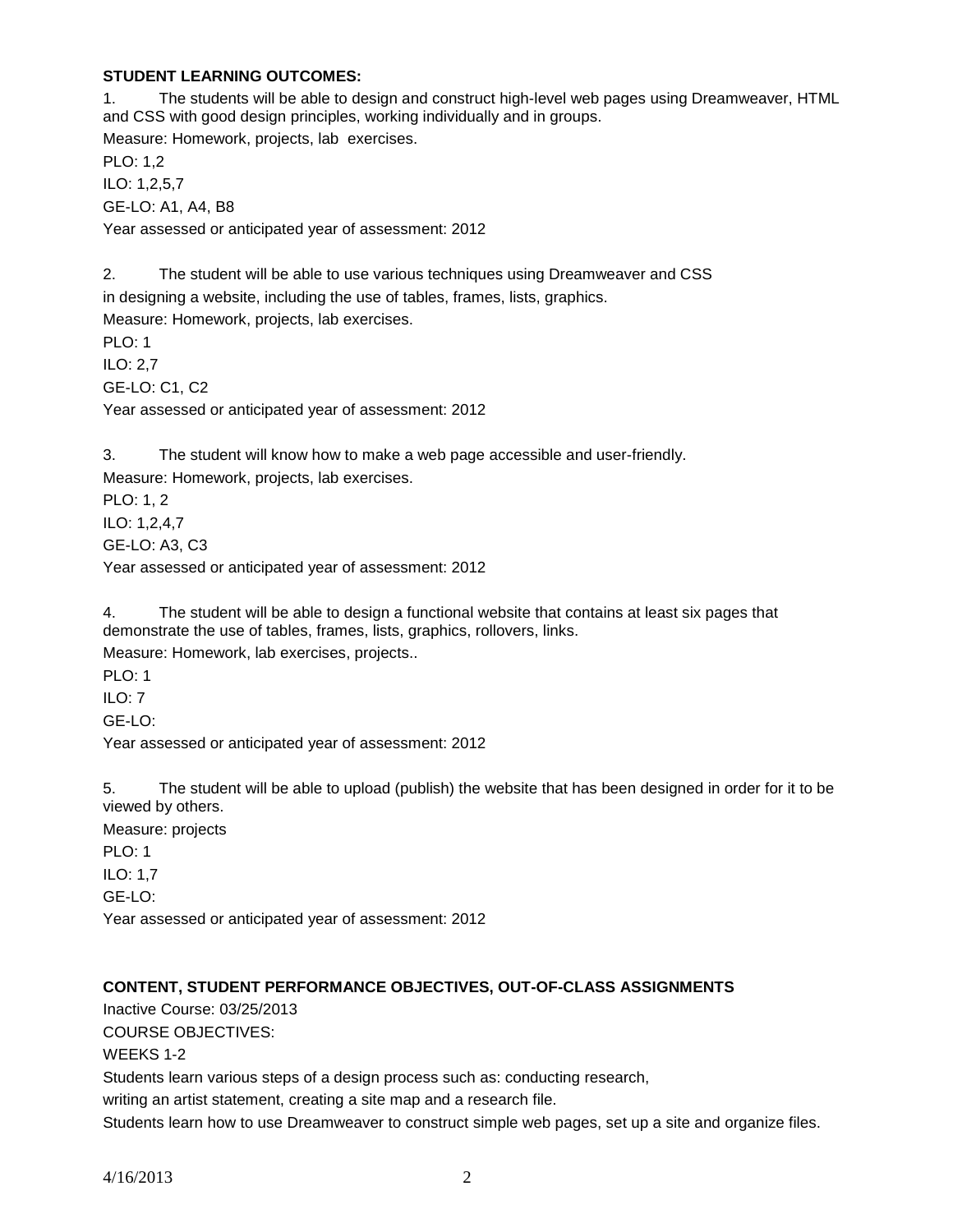Students learn what makes a web site user friendly and browser compatible. WEEKS 3-4

Students learn the basics of HTML.

Students learn how to add images and text in Dreamweaver.

Students learn how to link web pages together.

Students learn about interface design principles and efficient site navigation.

Students complete a series of exercises to determine what good interface design is.

#### WEEKS 5-6

Students learn how to create a mock-up of their site and start production.

Students learn basic multimedia production techniques such as graphics conversions to GIF, JPEG, and PNG, animation and sound files.

Students use the HTML source editor to modify code.

Students use e-mail links and image maps.

WEEKS 7-8

Students will learn new uses of frames, images and background.

Students will improve their understanding of good design technique.

WEEKS 9-10

Students will learn CSS basics.

Students will learn how to create internal style sheets.

Students will learn how to modify web elements using various CSS properties.

WEEKS 11-12

Students will learn when to use an ID and when to use a class.

Students will set-up an external style sheet.

WEEKS 13-14

Students will learn about the use of color on the Web.

Students will learn the difference between print and web color and how to modify color using CSS.

WEEKS 15-16

Students will learn fundamentals of Web typography.

Students will learn when to use HTML text and when to make text part of an image.

Students will learn how to style pages using CSS font properties.

WEEKS 17-18

Students will examine form use on the web for good/bad design.

Students will set-up a form with text input, radio and checkboxes.

Students will use select lists

TOPICS AND SCOPE:

WEEK HOURS CONTENT: 1-2 6 Overview and history of the web.

Versions of HTML and web browsers.

Designing web pages for accessibility and easy use.

Directories, files and site control.

Creating web pages using Dreamweaver.

Dreamweaver interface: palette, objects and

properties.

Steps of a design process.

Look up websites and determine the quality of the design.

How to improve the navigation of a site.

ASSIGNMENTS:

Compare various web sites to determine what makes a site user-friendly and easy to navigate.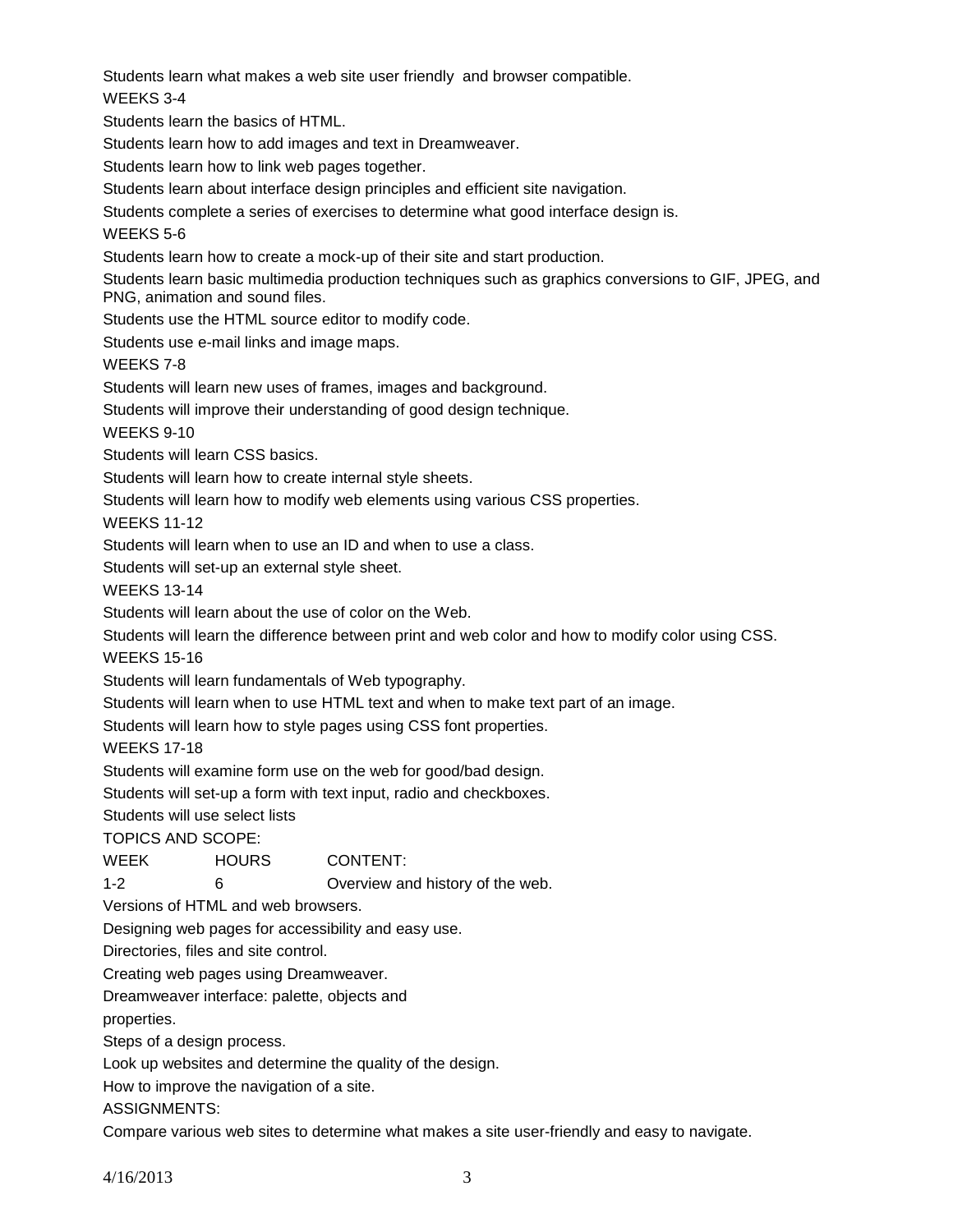Use the web to look up standards for HTML versions. Develop web pages using Dreamweaver. Write an artist statement and present your web project to class. WEEK HOURS CONTENT: 3-4 6 Basics of web pages, HTML and Dreamweaver. Site defining, file organization and naming conventions. Inserting text, images and meta tags. Modifying pages and inserting links. Conduct research and create a site map to determine the structure, layout and color palette. Create a mock-up of your homepage in Photoshop, Power Point or a program of your choice. HTML basics. ASSIGNMENTS: Do the homework assigned in the class. Add formatting and positioning of text and images. Add meta tags and links to web pages. Editing HTML commands. WEEK HOURS CONTENT: 5-6 6 Types and uses of links. Using e-mail links. Using named anchors and image maps. Using the HTML source window. Editing HTML commands. ASSIGNMENTS: Do the homework assigned in class. Expand the use of links for files, e-mail and image maps. Use the HTML source window and editors to modify code. WEEK HOURS CONTENT: 7-8 6 Design, typography and layout. Typography on the web. The use of color on the web. Print vs. Web color. ASSIGNMENT: Do the homework assigned in class. Look up websites and determine the quality of the design. WEEK HOURS CONTENT: 9-10 6 Tables, simple and nested. Structure, style, design and use of tables for data. Borders, color schemes and text alignment. Pixels and percentages. Using images and page layout with tables. ASSIGNMENTS: Do the homework assigned in class. Set-up a page using simple tables. Add modification of tables using border, colors and images. WEEK HOURS CONTENT: 11-12 6 6 Cascading style sheets. Browser incapability with CSS. Inline and tag CSS use. Using custom and selectors.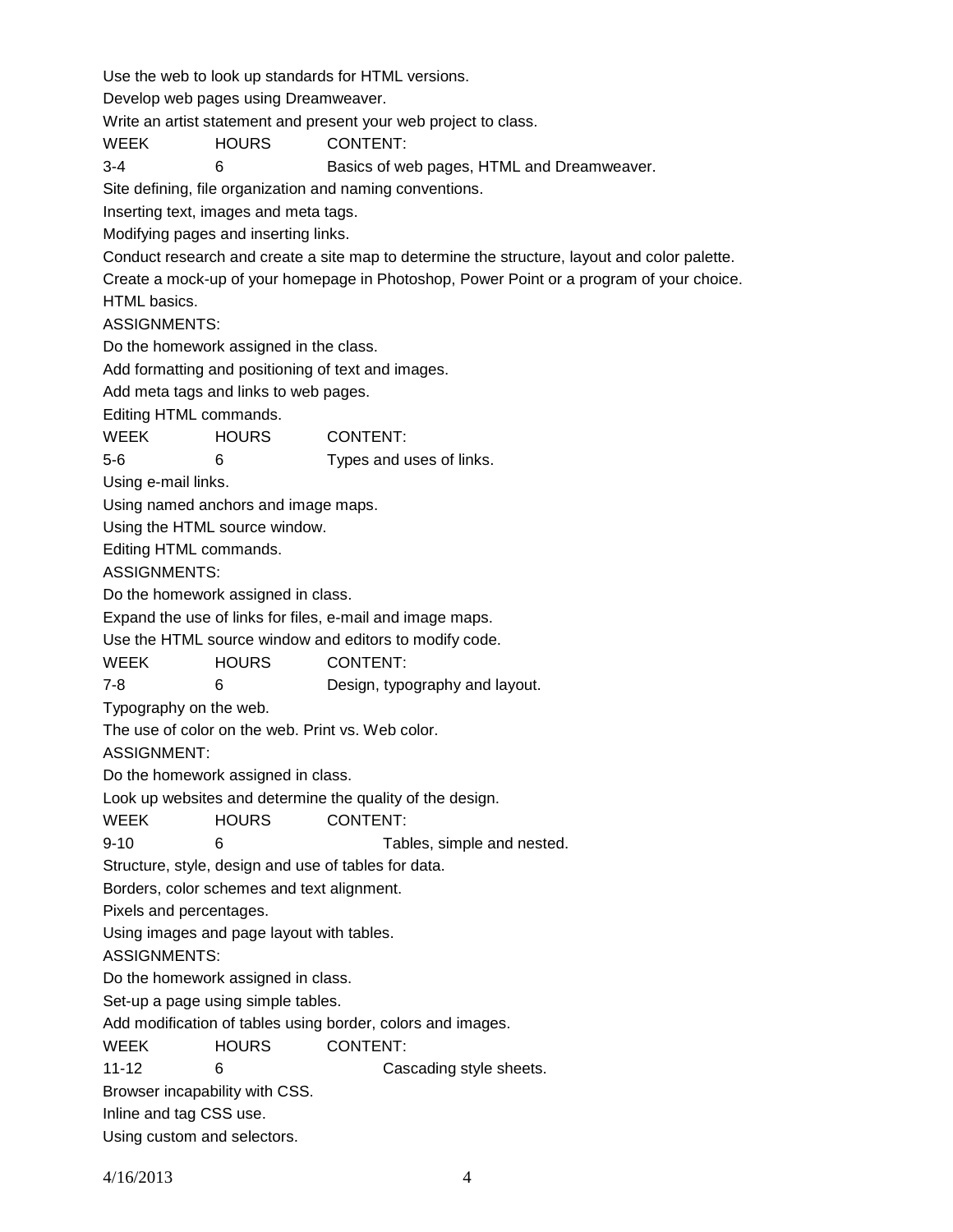Using external style sheets.

ASSIGNMENTS:

Read the text and do the homework assigned in class.

Use CSS to modify individual units of a webpage.

Use CSS to modify HTML, tags and groups of tags.

Set-up an external style sheet that can be used in multiple web pages.

WEEK HOURS CONTENT:

13-14 6 Frames, their uses and problems,

such as accessibility and browser differences.

Designing a page using frames.

Setting up the frameset and dependent frames.

Borders, colors, background and other frame options.

ASSIGNMENTS:

Read the text and do the homework assigned in class.

Set-up a page you did with tables using a frame.

Use the frame options to control the frame, such as

borders, colors, no size, scrolling, etc.

WEEK HOURS CONTENT:

15-16 6 Rollovers, their use and design.

Creating a simple rollover and animated rollovers.

Creating pointer and multiple-design rollover.

Inserting navigator bar rollover.

ASSIGNMENTS:

Read the text and do the homework assigned in class.

Try a couple different types of rollovers to see what design is best.

Use animated, pointer and multiple-event rollovers.

Use navigator bar rollover.

| <b>WEEK</b> | <b>HOURS</b> | CONTENT:                             |
|-------------|--------------|--------------------------------------|
| 17          |              | Using forms and collecting the data. |

Designing forms for easy use.

Setting up text, text area and password input.

Setting up radio and checkboxes.

Setting up selector lists.

ASSIGNMENTS:

Read the text and do the homework assigned in class.

Look at form use on the web for good and bad designs.

Set-up text input such as text, text area and passwords.

Design a web page using multiple radio and checkbox sets.

Set-up a select list.

WEEK 18 1 hour project presentations and critiques,

2 hours Final exam.

# **METHODS OF INSTRUCTION:**

Lecture/demonstration/hands-on

# **METHODS OF EVALUATION:**

CATEGORY 1 - The types of writing assignments required: Percent range of total grade: 10 % to 20 %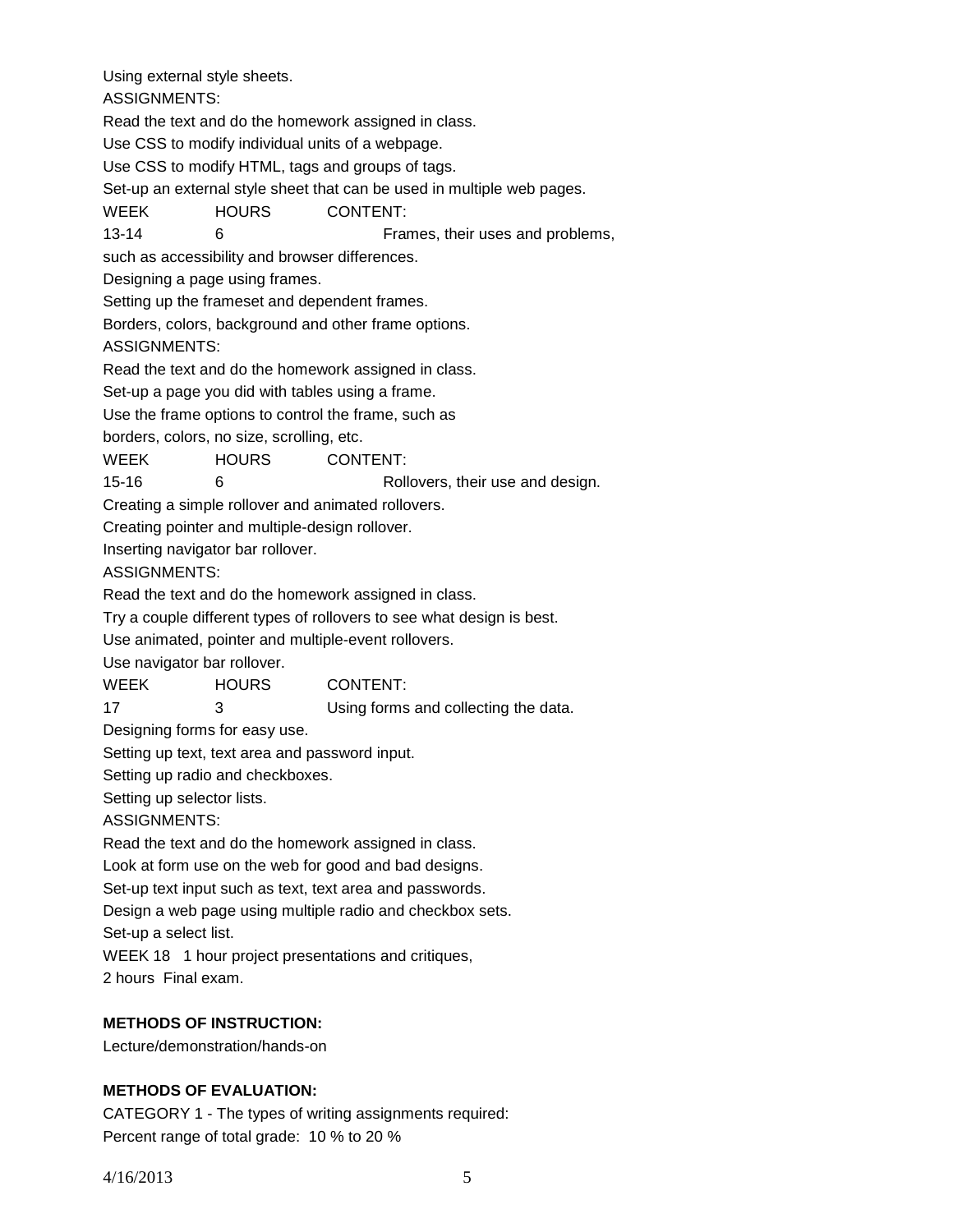### Written Homework

If this is a degree applicable course, but substantial writing assignments are not appropriate, indicate reason:

Course primarily involves skill demonstration or problem solving

CATEGORY 2 -The problem-solving assignments required: Percent range of total grade: 20 % to 30 % **Quizzes** 

CATEGORY 3 -The types of skill demonstrations required: Percent range of total grade: 10 % to 20 % Class Performance/s

CATEGORY 4 - The types of objective examinations used in the course: Percent range of total grade: 50 % to 60 %

# **REPRESENTATIVE TEXTBOOKS:**

Terry Felke-Morris, Basics of Web Design: HTML5 and CSS3, Pearson Education, Inc., 2012, or other appropriate college level text. ISBN: 978-0-13-700338-9 Reading level of text, Grade: 13+ Verified by: R. Beede Other textbooks or materials to be purchased by the student: n/a

# **ARTICULATION and CERTIFICATE INFORMATION**

Associate Degree: GAV C1, effective 200630 CSU GE: IGETC: CSU TRANSFER: Transferable CSU, effective 200630 UC TRANSFER: Not Transferable

#### **SUPPLEMENTAL DATA:**

Basic Skills: N Classification: A Noncredit Category: Y Cooperative Education: Program Status: 1 Program Applicable Special Class Status: N CAN: CAN Sequence: CSU Crosswalk Course Department: ART CSU Crosswalk Course Number: 85 Prior to College Level: Y